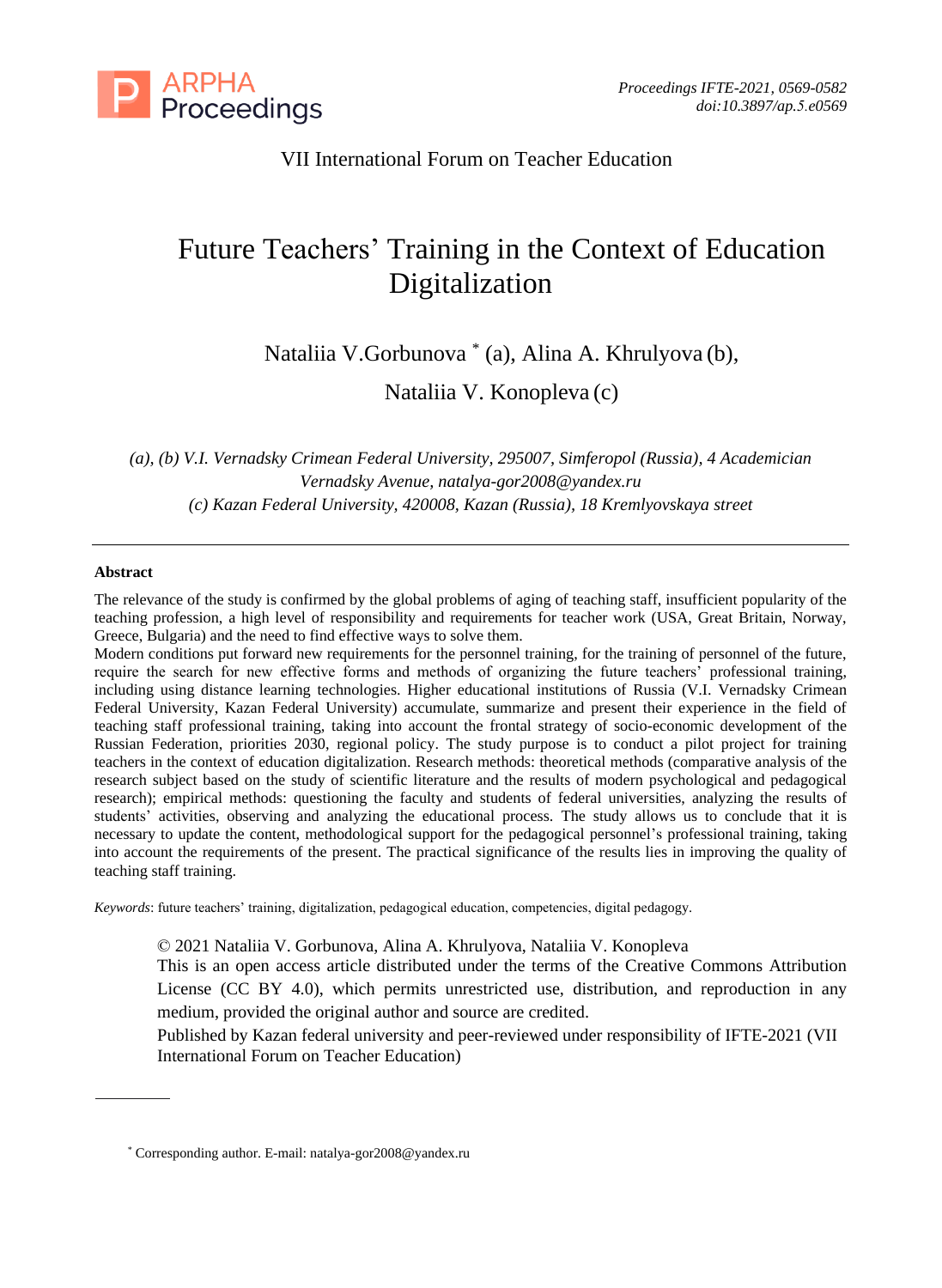## **Introduction**

Sociocultural changes in society determine the expansion of the existing professions spectrum, new professions, professions of the future. The structure of consumers of education and the requirements for them are changing: there is an increase in the additional professional education sector, the rapid development of adult education; introduction of the principle of lifelong learning, which determines the need for training teachers (Sokolova, 2014). Teaching staff training in modern conditions takes into account several aspects:

– change in the students' training quality of receiving pedagogical education due to the rejection of the training linear trajectory;

– changes in the content of teacher training programs and teaching technologies;

– identification of the possibilities and results of the teacher training variability.

A modern teacher must be proficient in digital technologies, ICT. Digital educational technologies are changing the society life as a whole and its professional sphere, acting not only as a tool, but also as an environment for the existence of a modern person and a professional. Digitalization makes it possible to implement individual educational routes in the process of training future specialists, provides variability and independence of the process of acquiring knowledge, expands the possibilities of obtaining, processing, storing and broadcasting information. The educational process in higher education in the context of education digitalization is aimed at the formation of future teachers' digital professional competence. It is determined by the Decree of the President of the Russian Federation as of July 5, 2018 "On national goals and strategic objectives of the development of the Russian Federation for the period up to 2024" that modern and safe digital educational environment creation is one of the priority tasks in the education field.

Khutorskoy & Khutorskaya (2008) has studied the information competence formation that provides the skills of the subject of the educational process in relation to the information contained in academic subjects and educational areas. Among the information competence elements the researchers highlight motivation, need and interest in acquiring knowledge, skills and abilities in the technical, information and software field; the system of the modern information society that is representing in a set of social, natural and technical knowledge; knowledge that constitutes the informative basis of search cognitive activity; methods and actions that determine the operational basis of search cognitive activity; experience in search activities in the software and technical resources field; experience of human-computer relationship.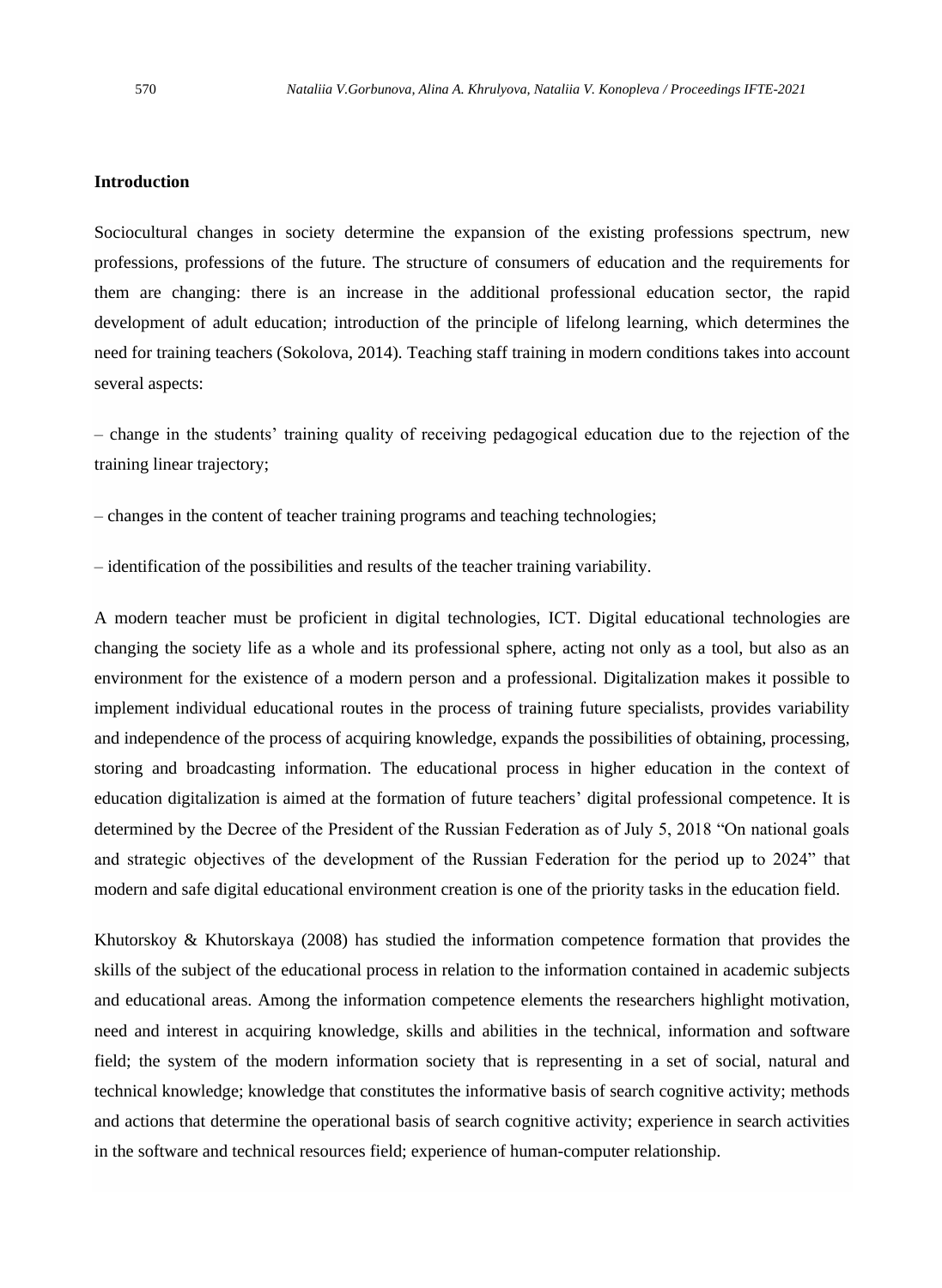According to Kizik (2004), informational competence consists of some elements: the ability to independently search and process information necessary for the high-quality professional tasks performing; readiness for self-development in the information technology field, necessary for continuous professional development and self-realization in professional work; the ability for group activities and cooperation using modern communication technologies to achieve professionally significant goals.

Researchers have studied such aspects of digitalization in education as the digital competence of university students as a resource for the future professional's competitiveness (Olkhovaya & Sadova, 2011), innovations in mentoring in the digital education field (Merzon, Sibgatullina-Denis, Vanchova, & Ushakova, 2021), digital literacy (Denisov, 2018), network competence as an element of digital literacy (Egunova, 2020).

At the same time, a comprehensive study is required on the problem of introducing a competence-based approach in the formation of future teacher's digital professional competence. The problem of the digital professional competence formation has acquired a particular relevance in the digitalization era, rapid digital technologies development and artificial intelligence, organization of the educational process using distance educational technologies during the pandemic.

# **Purpose and objectives of the study**

Conducting a pilot project for teachers' training in the context of education digitalization is the purpose of the study. Among the study objectives, the following are highlighted: to determine the key methodological approaches and principles of teachers' professional training in the context of education digitalization; to reveal the level of teachers' readiness for pedagogical activity in the digitalization context.

#### **Literature review**

The research problem is based on a comprehensive analysis of the teacher education development on the global, national and local scales, confirmed by the results of numerous studies on future teachers' professional training; the formation of a highly qualified pedagogical staff for improving the education quality (Karpov, Kuznetsova, Kuznetsova, & Shadrikov, 2011; Gorbunova, 2014), the need for updating educational systems (Baydenko, 2006), digital pedagogy (Grinshkun, 2014; Gorbunova, 2015; Tregubova, Katz, & Shibankova, 2020; Khrulyova, 2019).

From the standpoint of the system-activity approach, some scientists set out a methodology for assessing the teaching staff's qualification level.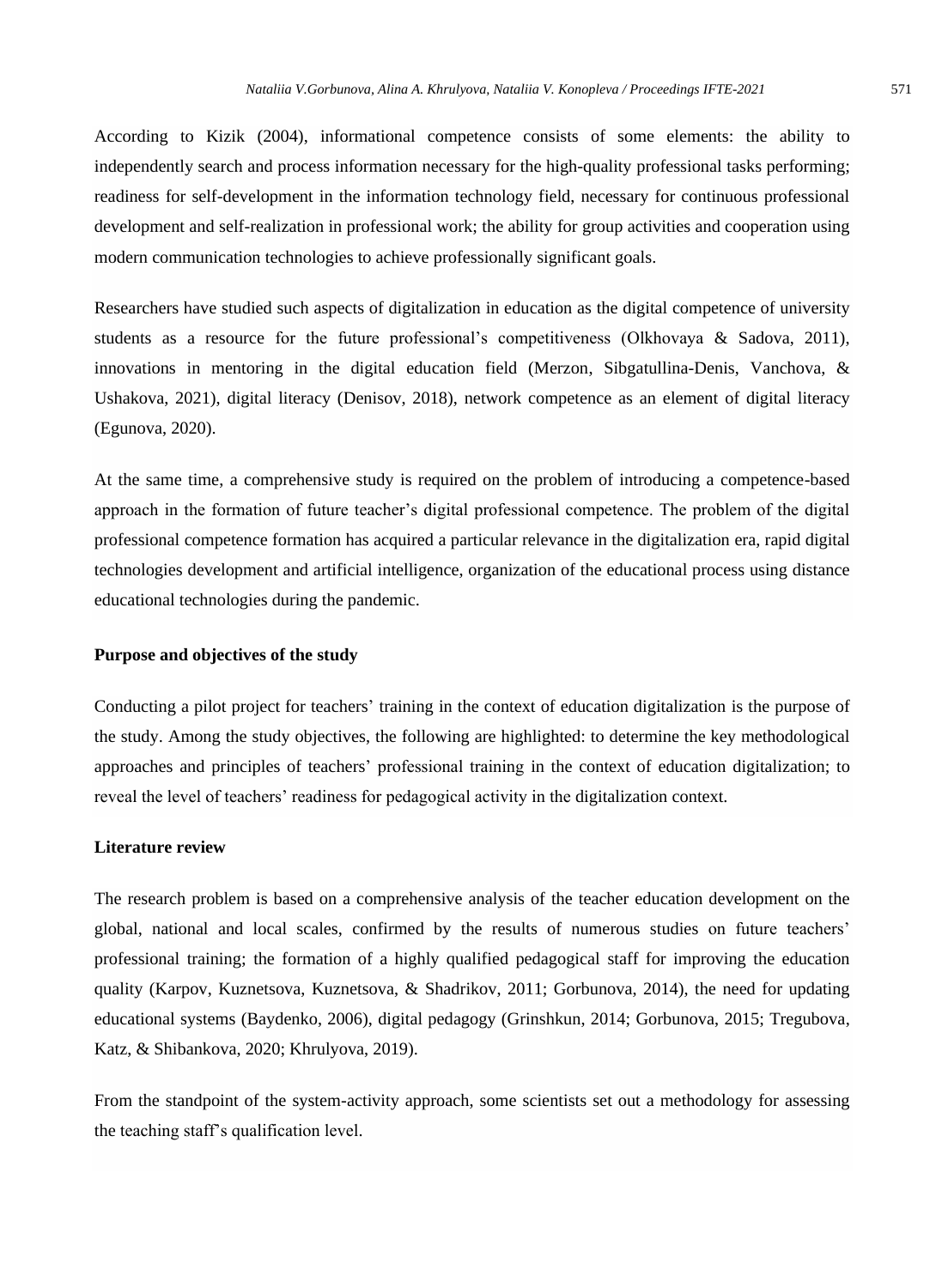Their research provides a description of the professional competencies required for pedagogical activity, and specific diagnostic tools for their assessment. Also, the authors give recommendations on the use of this toolkit for monitoring the quality of pedagogical universities graduates' training, as well as certification of teachers when confirming the suitability of the position held and in order to assign the first and highest qualification categories (Karpov et al., 2011).

The relevance of designing and creating a university innovative educational environment is dictated by the need to bring higher education system in line with the information society requirements, as well as the need to provide conditions for future professionals' self-development and self-education, which is confirmed by regulatory documents and the results of scientific research on innovations in education. By the university innovative educational environment, the researchers mean a single educational space of an educational institution, which allows cooperating the efforts of all interested parties in the future specialists' highquality training. An innovative educational environment is an open system that accumulates purposefully created organizational-pedagogical, procedural-technological, information resources; a system of teaching aids and methods of their functioning, aimed at innovativeness and comprehensive support of the education and scientific research in a university. The developed scientific and methodological provisions, practical recommendations and approaches, scientific and methodological recommendations on the formation of cluster technology for the implementation of the concept of pedagogical education and the design of a university innovative educational environment can be used to create a model of lifelong pedagogical education (Gorbunova, 2015).

The competence-based approach use is a basic element of the novelty of future state educational standards of higher professional education, one of the main principles of their design. It is this circumstance that determines the obligatory stage of identifying the "portfolio" of competencies, which will later be included in the competence model of graduates of all stages (levels) of higher education. Competencies will be the "core" of a new generation of state educational standards, shifted towards "educational results". This methodology makes it possible to identify, taking into account national and foreign experience, by means of questionnaires and expert survey, the actual "ranks" of competencies. This requires the mandatory involvement of employers, graduates and teachers. The process of identifying competencies itself should become another factor in establishing the principle of its openness to higher impact in Russian higher education. The task of identifying competencies, due to its complexity and systemic nature, involves the next step – the generalization of experience based on the practice of educational and methodological unification and the refinement of methodological recommendations in order to move on to mass development. Russian higher education has a wealth of experience in building qualification models (qualification characteristics), including those in the educational standards of previous generations.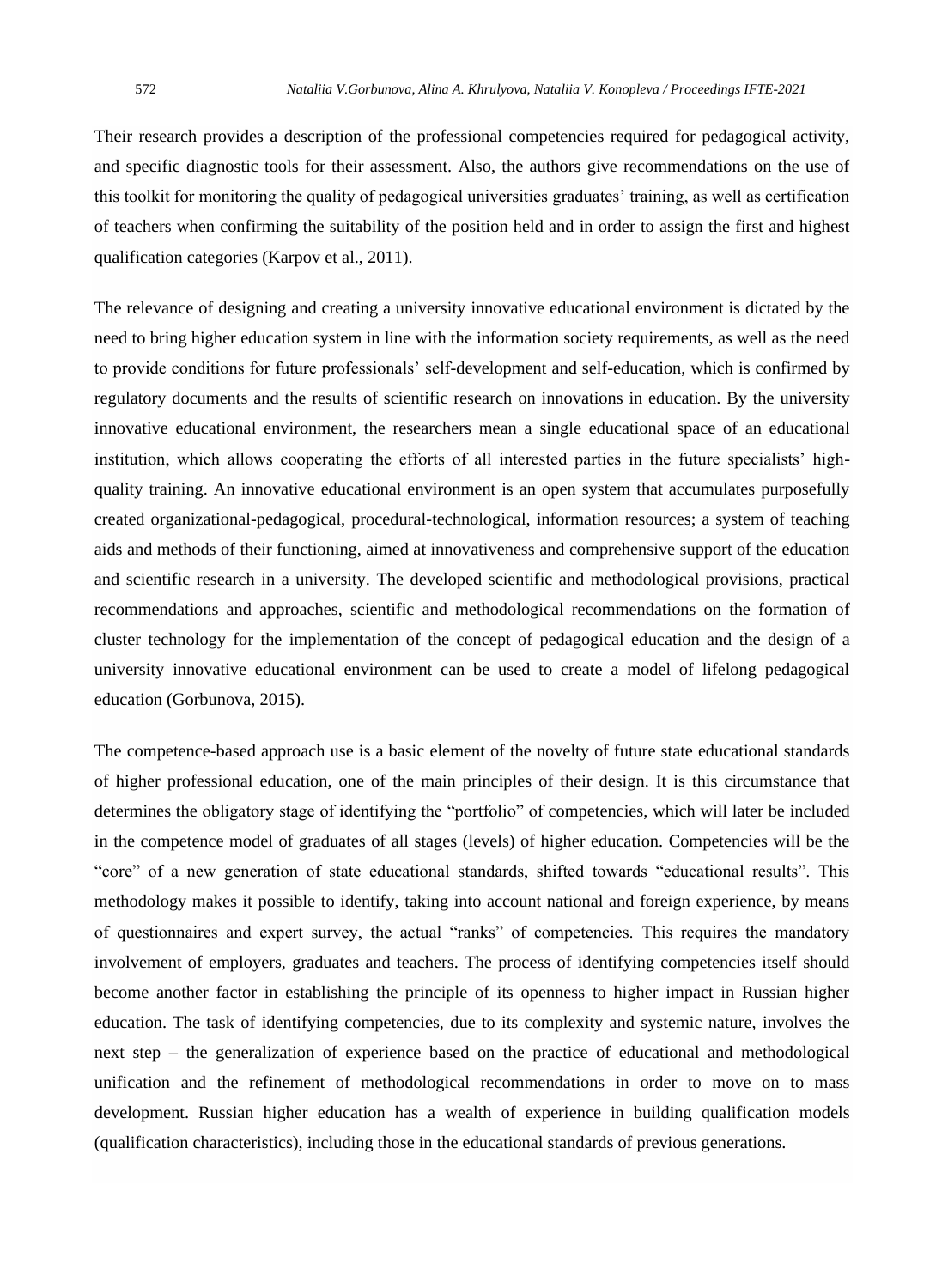One should also pay attention to those positive and negative aspects that have become the subject of discussions in western educational systems at the stage of development by European universities of a new qualification structure based on the indicators of levels, workload volumes, profiles, learning outcomes and competencies (Baydenko, 2006).

In the context of digital pedagogy higher education institutions should:

- reflect on events in society and respond to them in their educational programs;

- invest in infrastructure for digitalization;

- focus on fostering the human spirit and strengthening global citizenship;

- use the potential of digitalization to create new educational spaces in order to improve the accessibility and quality of education;

- connect experts and scientists to contextualize digital content;

- to ensure trust in digital educational products through quality management;

- to support newcomers in the field of digitalization (Khrulyova, 2019).

Taking into account the current context in which many teachers need to transfer / relocate their planned activities for face-to-face training to a remote / online learning situation, as there are still unsafe conditions for conducting offline classes. The need for teachers to develop media and digital skills is evident. Such competencies will be needed not only at this transitional moment, but also later, in the case of a postpandemic scenario, to expand learning opportunities using a blended approach (Hepp, Fernández, & García 2015).

The problems of education digitalization, the formation of digital literacy and digital competence are of concern to scientists all over the world.

The UK scholars (Gruszczynska, Merchant, & Pountney, 2013) emphasize the importance of introducing digital technology in the teacher education sector and take into account teaching and learning practices in the school system using digital literacy (Burnett & Merchant, 2011; Davies & Merchant, 2009; Gruszczynska & Pountney, 2012). Burnett and Merchant (2011) describe the structure of digital literacy, which is largely based on sociocultural models of digital practice.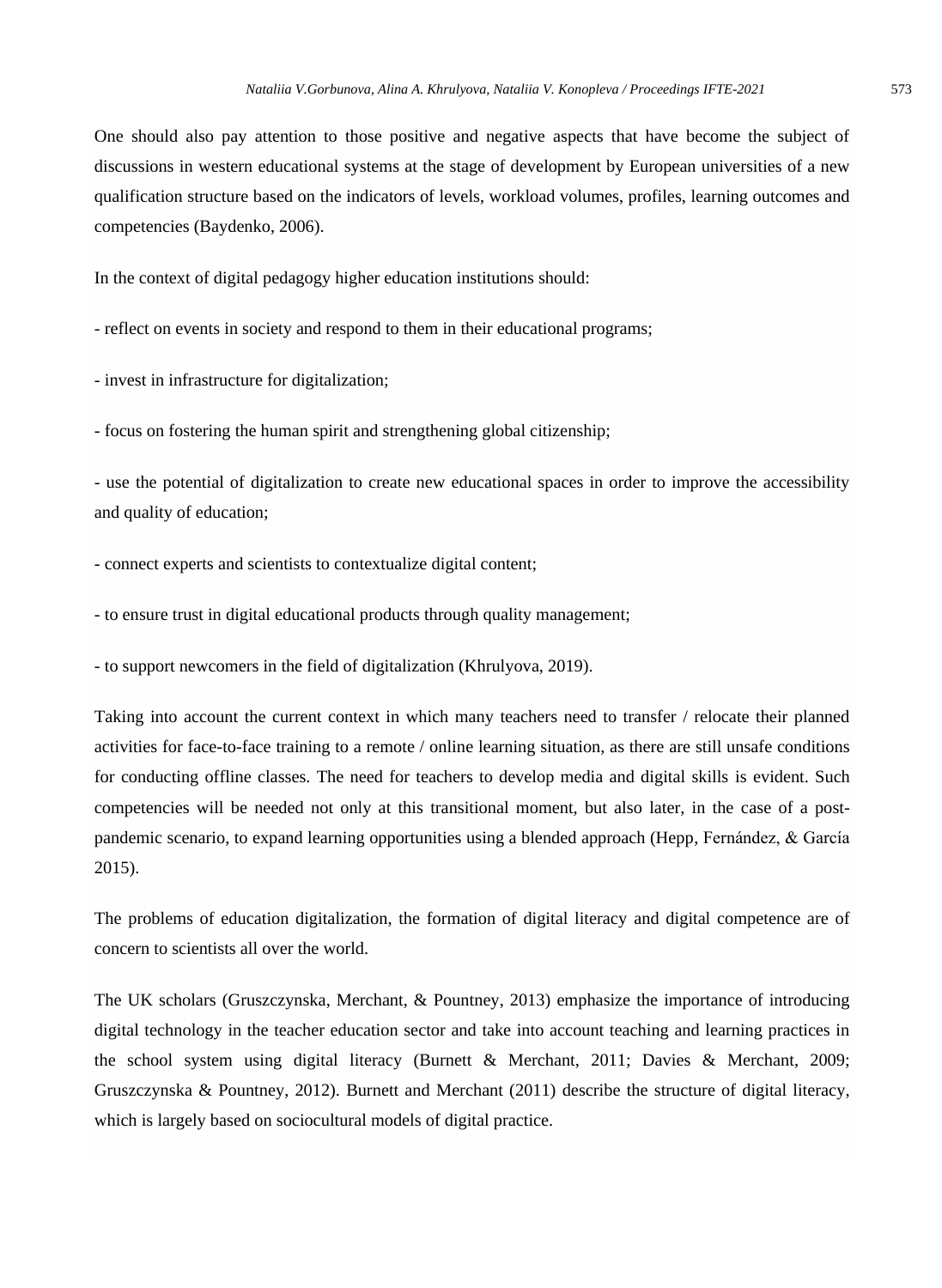A number of studies have explored how high school teachers develop digital competence in teacher education. Scientists identify eight approaches used to develop the digital competencies of students and teachers: collaboration, metacognition, mixing, modeling, authentic learning, active student learning, assessment and bridging the gap between theory and practice (Røkenes, 2016).

Arnseth, Hatlevik, Kløvstad, Kristiansen and Ottestad (2007) propose to separate the digital competence of teachers and students. Future teachers understand digital tools as key elements of academic life that have a profound impact on the quality of their education. This is especially evident with regard to the possibility of easier collaboration and communication between students and teachers, easier access to information and literature, and greater variety in the use of teaching materials. The use of digital competencies in Norway takes place in accordance with the basic skills prescribed in the curriculum. Digital skills include: the operational use of ICT (formerly called digital skills), the acquisition and processing of digital information, the production and processing of digital information, digital judgment, and the ability to communicate in the digital format (Egeberg et al., 2012).

Teacher digital competence is a competence that allows a teacher to develop students' digital skills through working with educational materials (Ottestad, Kelentrić, & Guðmundsdóttir, 2014). Digital competence of teachers is interpreted as the ability of a teacher to use ICT with a good pedagogical and didactic understanding of ICT and understand how this can affect teaching strategies, educational training of students (Krumsvik, 2007).

#### **Methodology**

The key scientific approach of this research is the competence-based approach. An integral indicator of modern education quality is competence that characterizes a person's ability to mobilize acquired knowledge and experience in a specific situation. Competence-oriented professional education is an objective phenomenon in education, conditioned by socio-economic, political, educational, pedagogical prerequisites.

The implementation of the competence-based approach in the future teachers' professional training is ensured by the following scientific principles: practice orientation, competence, integrativity, individualization, digitalization, variability.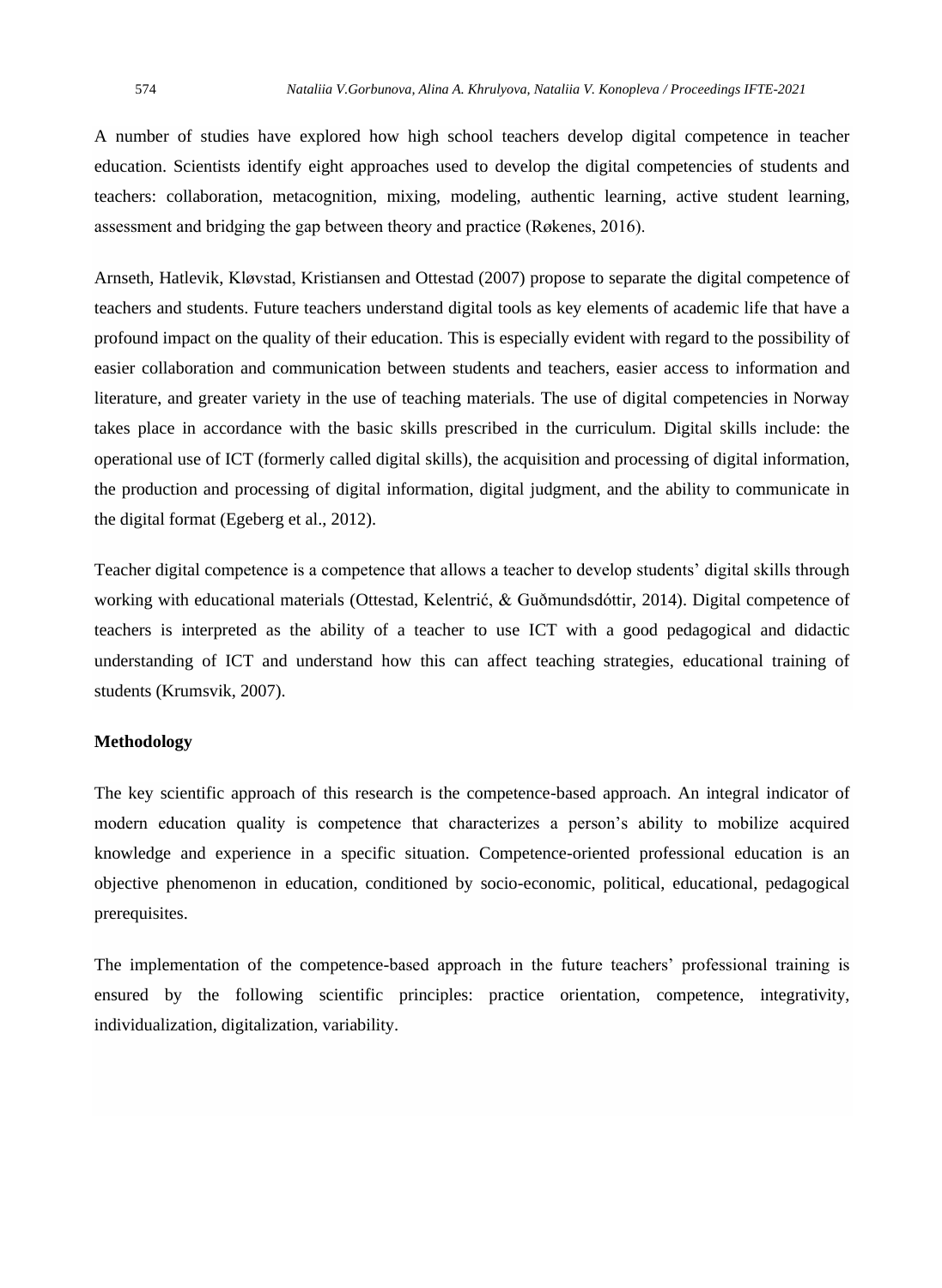The study applied both theoretical methods (comparative analysis based on the study of scientific literature and the results of modern psychological and pedagogical research projects) and empirical methods (interviewing the teaching staff and testing students of federal universities, analyzing the results of students' activities, observing and analyzing the educational process). The research tool was developed by the authors of this study.

A comparative analysis of scientific literature was carried out in order to study the theoretical aspect of the problem of the formation of future teachers' digital professional competence. Testing of the federal universities students was carried out in order to identify the formation level of professional competencies as components of digital professional competence. Interviewing future teachers was carried out in order to identify their digital literacy and readiness for professional activity in the context of digitalization. The analysis of the results of students' activity was carried out during practical classes, in the process of educational and industrial practice. Observation and analysis of the educational process was carried out in order to study the state of the digital educational environment of the university, the availability of hardware software, equipment for organizing training using distance educational technologies.

The study involved 47 fourth-year students of the study field 44.03.01 "Pedagogical education" and 25 academic instructors. The respondents expressed their voluntary consent to participate in the research.

#### **Results**

At the ascertaining stage of the study, future primary school teachers were offered an interview, answering a number of questions, and testing to identify the level of professional and universal competencies. The interview questions were aimed at identifying students' digital literacy and readiness for professional activity in the context of digitalization. The analysis of interview responses showed that future primary school teachers have formed their digital literacy in the course of self-education; the educational organization of higher education does not pay due attention to the development of future teachers' digital literacy. In the course of professional training, students form elementary skills for selecting and processing information, working with a computer at an ordinary user level. Insufficient attention is paid to the work on the formation of participants' digital literacy in the information process. The interview with academic instructors, as well as an analysis of the working programs of the disciplines provided by the curriculum, allow us to conclude that not enough attention is paid to the purposeful work on the formation of future primary school teachers' digital literacy in the course of mastering the main professional educational program.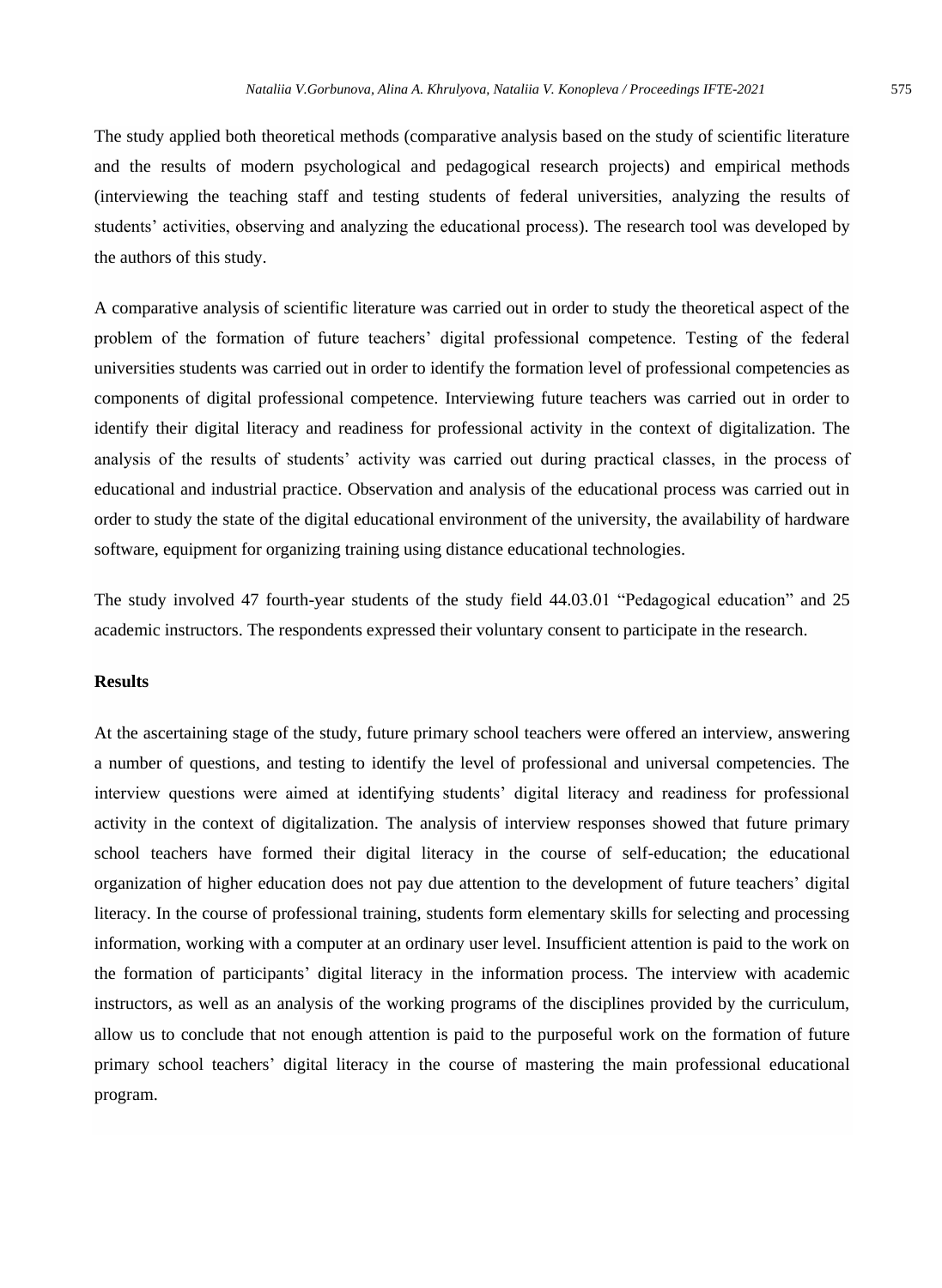The proposed test tasks were aimed at identifying the formation level of professional competencies as components of digital professional competence, such as: the ability to implement educational programs in a subject in accordance with the Federal State Educational Standard; the ability to use modern methods and technologies of teaching and diagnostics; the ability to solve the problems of education and spiritual and moral development of students in educational and extracurricular activities; the ability to use the capabilities of the educational environment to achieve personal, meta-subject and subject learning outcomes and to ensure the quality of the educational process by means of the taught subject; the ability to carry out pedagogical support for the socialization of professional self-determination of students. Test assignments made it possible to reveal knowledge about the requirements of the Federal State Educational Standard, the characteristics of the assessment functions, and meta-subject results.

The answers to the test assignments are shown in Table 1.

| Evaluation criteria          | Sufficient level | Satisfactory level | Initial level |
|------------------------------|------------------|--------------------|---------------|
| Motivation for the teaching  | 27.3             | 60.4               | 12.3          |
| profession                   |                  |                    |               |
| Professional<br>competencies | 18.6             | 56                 | 25.4          |
| formation                    |                  |                    |               |
| Frequency of ICT use in      | 46.2             | 31                 | 22.8          |
| educational and professional |                  |                    |               |
| activities                   |                  |                    |               |
| Variability of ICT and means | 23.7             | 37.6               | 38.7          |
| use                          |                  |                    |               |
| Willingness to create<br>an  | 10.2             | 19.4               | 70.4          |
| electronic information and   |                  |                    |               |
| educational environment and  |                  |                    |               |
| work in it                   |                  |                    |               |

Table 1. The level of formation of future teachers' digital professional competence (in %)

According to the data, 27.3% of respondents were sufficiently motivated to engage in the teaching profession; at the satisfactory level – 60.4% of future teachers; at the initial level were 12.3% of students. Most of the respondents had a clear understanding of the pedagogical activity essence and its interpretation as a special type of purposeful activity to fulfill a social function – the transfer and transmission of human experience to future adults. The opinion of others plays a significant role in choosing a profession: friends, parents, media, and social networks. The motives for students' choice of the teaching profession can be divided into three groups: the desire to work with children and love for children, the desire to become a teacher, the need to get a higher education, the opportunity to enter a university for a budgetary place.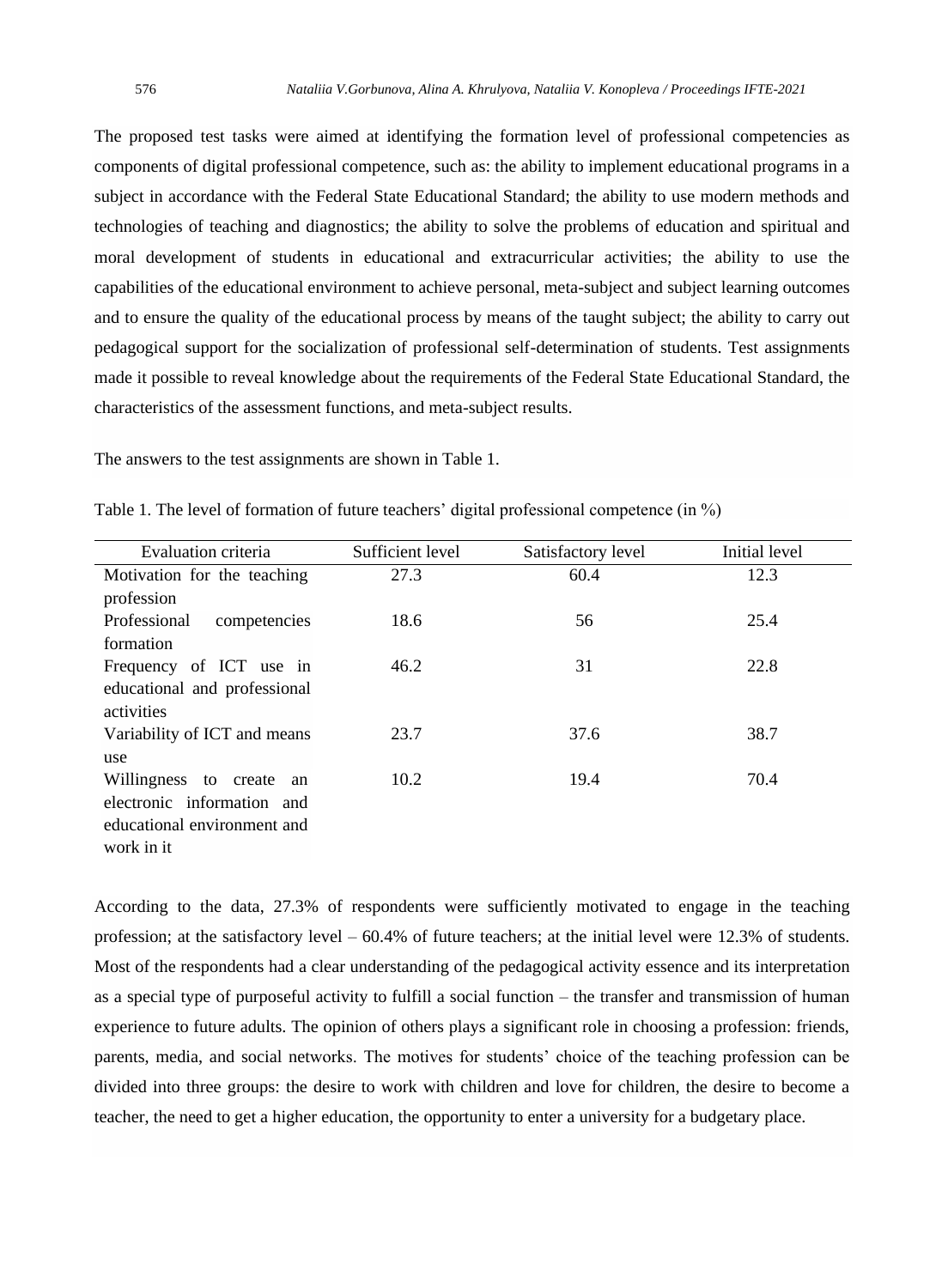The future teachers' professional competencies formation was checked using tests. Thus, the sufficient level was found in 18.6% of future teachers; satisfactory – 56% of students; initial – 25.4% of future teachers.

At the sufficient level 46.2% of future teachers often use ICT in educational and professional activities; at the satisfactory level  $-31\%$  of students; at the initial level  $-22.8\%$  of respondents.

Among the advantages of ICT future teachers singled out: the possibility of expanding the use of electronic teaching aids, fast information transfer; increasing interest in the studied material, attracting attention through the use of sound movement, animation; improving perception and memorization based on visualization; providing a canvas of perception of objects and phenomena using slide shows and video clips; professional situations modeling; motivation to search, research and project activities; additional opportunities for working with students with disabilities.

The variability in the use of ICT technologies and tools was lower. Thus, the sufficient level was revealed only in 23.7% of respondents; satisfactory – 37.6% of future teachers; initial – 38.7% of students.

Among the informatization key areas, students distinguish two groups: organizational (improving the material and technical base, creating an electronic information educational environment, modernizing methodological support), pedagogical (increasing the ICT competence of the teaching staff, introducing ICT technologies into the educational space). Future teachers consider ICT in education as a complex of teaching materials, technical and instrumental means of computing in the educational process, forms and methods of their application to improve the activities of specialists, for education.

The overwhelming majority of respondents were not ready to create an electronic information and educational environment and work in it. They were not always able to efficiently work with information, process and transmit it; use various platforms for self-education and training. Thus, the sufficient level was revealed only in 10.2% of respondents; satisfactory – in 19.4% of future teachers; initial – among the overwhelming majority of respondents: 70.4%.

At the control stage of the study, future primary school teachers were asked to answer a number of questions during the interview, as well as to be tested to identify the professional competencies level.

The answers to the interview questions as part of the control stage of the study are reflected in Table 2.

Table 2. The level of formation of future teachers' digital professional competence of at the control stage of the study (in %)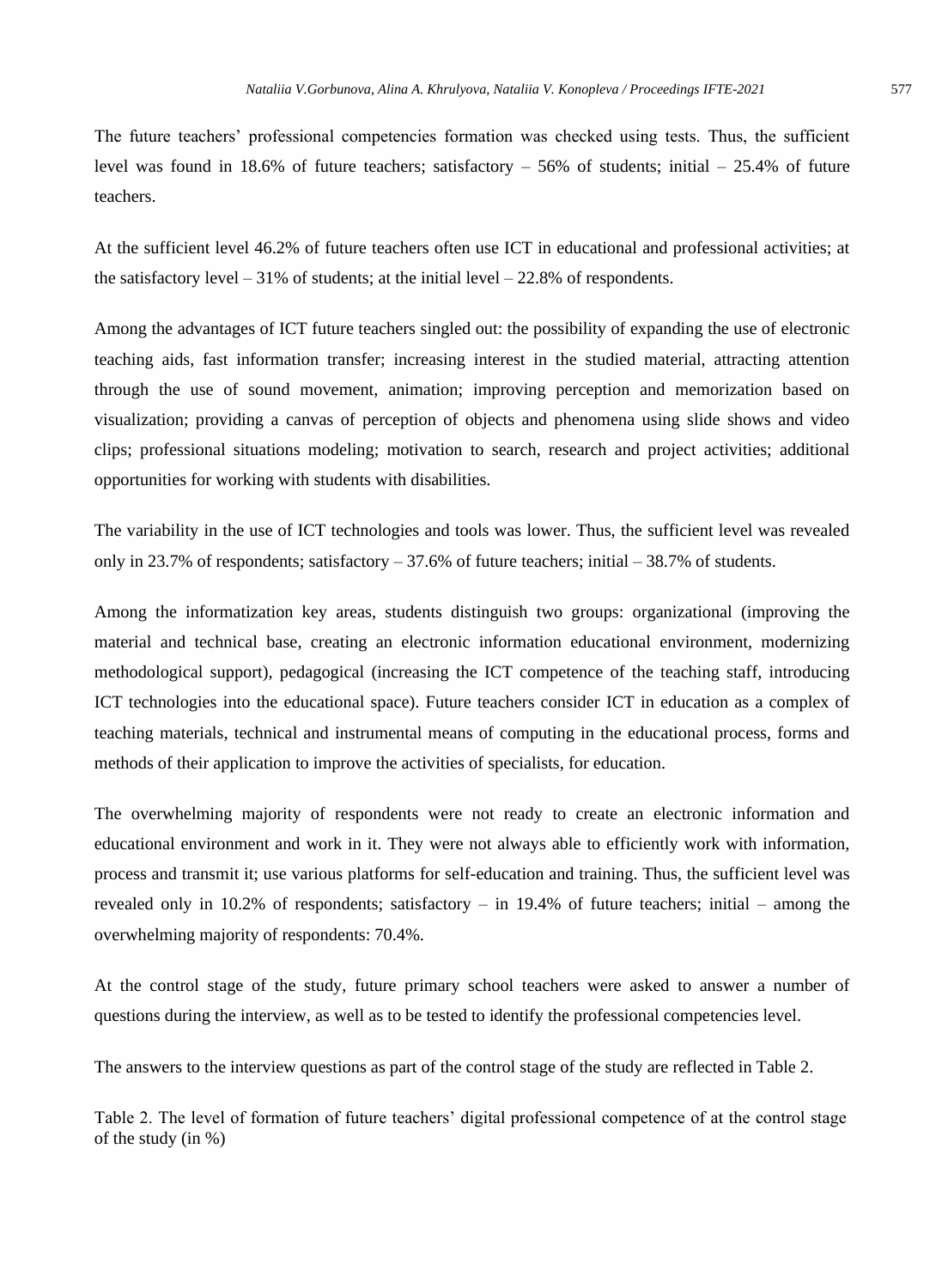| Evaluation criteria                                                                                    | Sufficient level | Satisfactory level | Initial level |
|--------------------------------------------------------------------------------------------------------|------------------|--------------------|---------------|
| Motivation<br>for<br>teaching<br>the<br>profession                                                     | 53.19            | 36.17              | 10.64         |
| Professional<br>competencies<br>formation                                                              | 31.1             | 61.7               | 7.4           |
| Frequency of ICT technologies use<br>in educational and professional<br>activities                     | 8.4              | 62.73              | 8.4           |
| Variability of ICT technologies and<br>means use                                                       | 27.5             | 58.2               | 14.3          |
| Willingness to create an electronic<br>information<br>educational<br>and<br>environment and work in it | 20.36            | 58.8               | 20.84         |

The results analysis of the control experiment indicates that the motivation for the teaching profession at the sufficient level was revealed in 53.19% of future teachers; at a satisfactory level  $-36.17\%$  of students; the initial level –10.64% of the respondents.

The analysis of the test answers in order to determine the professional competencies formation of future teachers showed the following results: the sufficient level was found in 31.1% of future teachers; satisfactory  $-61.7\%$  of students; initial  $-7.4\%$  of the respondents.

The results in terms of the frequency of ICT technologies use in educational and professional activities were distributed as follows: at the sufficient level were 8.4% of future teachers; at the satisfactory level –  $62.73\%$  of students; at the initial level  $-8.4\%$  of the respondents.

According to the criterion "variability of the use of ICT technologies and means", 27.5% of students turned out to be at the sufficient level; at the satisfactory  $-58.2\%$  of students; at the initial level  $-14.3\%$  of future teachers.

As part of the creation of the readiness for electronic information and educational environment and work in it, the following changes have occurred. Thus, at the sufficient level were 20.36% of respondents; at the satisfactory  $-58.8\%$  of future teachers; at the initial  $-20.84\%$  of respondents.

The obtained results indicate the interest of future teachers in ICT technologies, means, breadth and variability of their use. But at the same time, it is necessary to pay enough attention to the formation of the future teachers' ICT competence, work in the electronic information and educational resources, in the digital environment.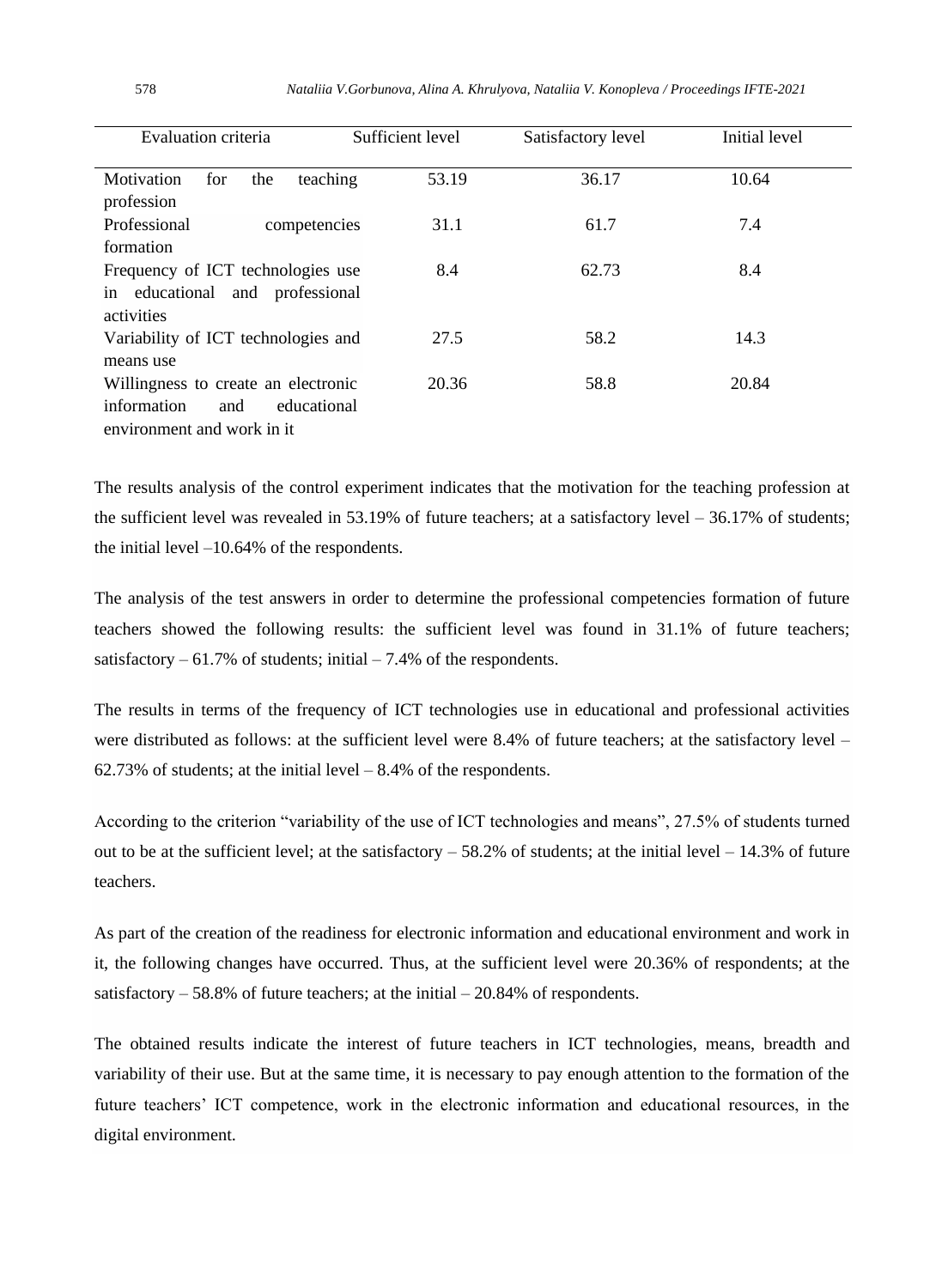#### **Discussion**

A distinctive feature of competence-based professional pedagogical education is the orientation of the vocational training process towards obtaining concrete results of solving professional pedagogical problems, the digital professional competence formation, which ensures the effectiveness of professional activity in the digitalization context.

Discussion issues requiring the search for effective mechanisms and technologies for solutions include questions about the role and place of digitalization in the higher education educational process, in the process of future teachers' professional training; what role is assigned to a teacher in the modern educational process and what is the gadget role; what knowledge and in what volume must be transmitted to the teacher, and what the student can fully master on his/her own with the gadget help.

The study results confirm the future teachers' interest in the use of ICT in the educational process, the study of work on various platforms and with different means, the breadth and variability of their use. But in the meantime, enough attention should be paid to the formation of future teachers' digital professional competence, to work in the electronic information educational environment in the digitalization context.

Based on the study, we came to an understanding of the need for a modern teacher to develop digital professional competence, readiness for professional activity in a digital educational environment.

# **Conclusion**

The conducted research shows us that it is necessary to update the content, methodological support for the pedagogical staff professional training, taking into account the requirements of our time, in particular in the context of digitalization. The proposed innovations allow ensuring the acceleration of the technological development of the Russian Federation; rapid digital technologies introduction in the social sphere and economy. The emphasis shift in educational activities from the knowledge paradigm to the competencebased one requires the widespread use of problem-search teaching methods in the educational process of the university. The practical significance of the results lies in the quality enhancing of teaching staff training.

#### **Funding**

The authors have no funding to report.

#### **Competing interests**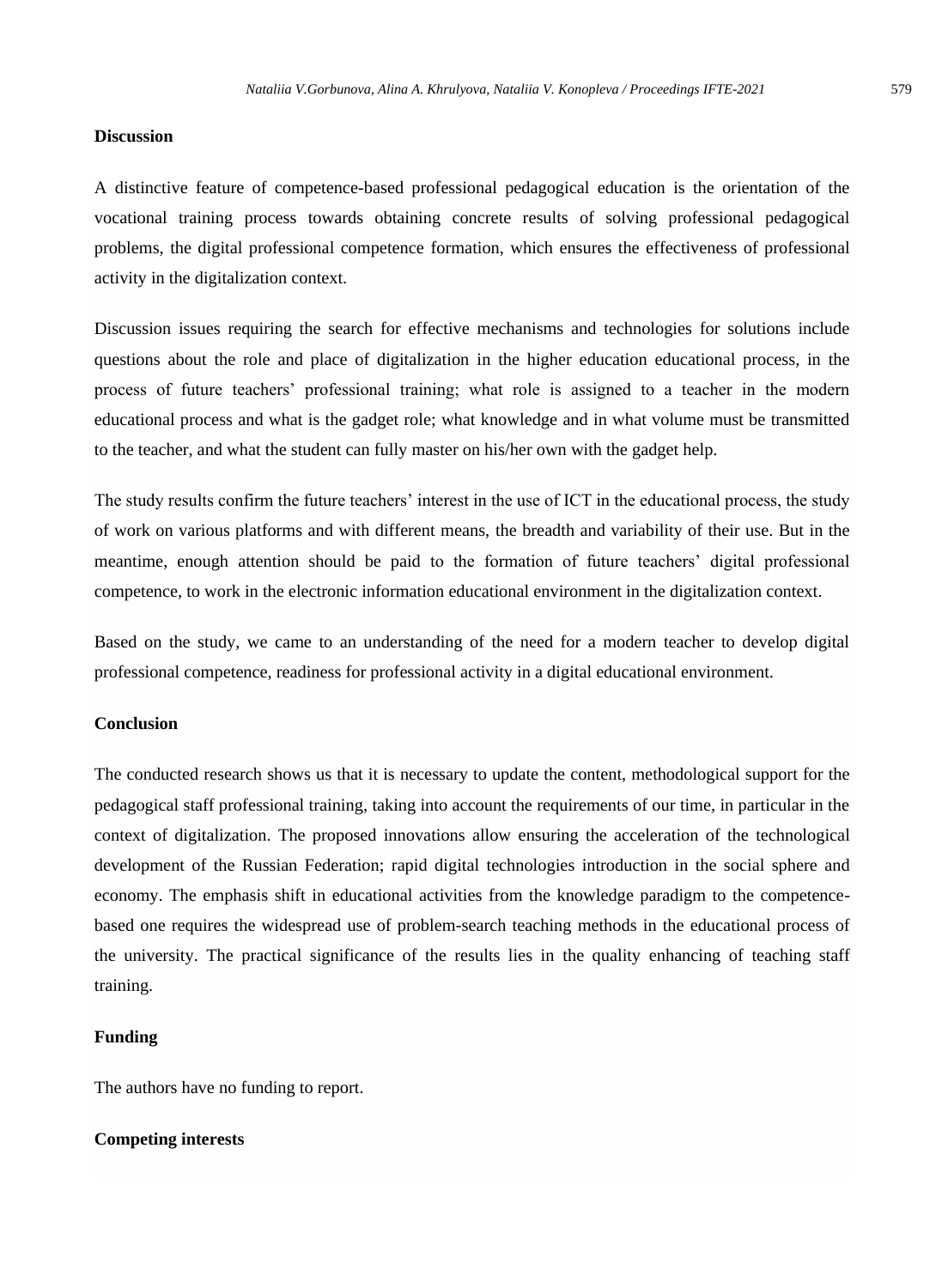The authors have declared that no competing interests exist.

#### **Acknowledgements**

This paper has been supported by the Kazan Federal University Strategic Academic Leadership Program.

# **References**

- Arnseth, H. C., Hatlevik, O., Kløvstad, V., Kristiansen, T., & Ottestad, G. (2007). ITU Monitor 2007 Skolens digitale tilstand 2007 [ITU Monitor The Digital Conditions in School 2007; in Norwegian]. *Oslo: Forsknings-og kompetansenettverk for IT i utdanning*.
- Baydenko, V. I. (2006). *Revealing the composition of the competencies of university graduates as a necessary stage in the design of a new generation SES HPE: Methodological guide*. Moscow: Issledovatel'skiy tsentr problem kachestva podgotovki spetsialistov.
- Burnett, C., & Merchant, G. (2011). Is there a space for critical literacy in the context of social media? *English Teaching: Practice and Critique*, *10*(1), 41-57.
- Davies, J., & Merchant, G. (2014). Digital literacy and teacher education. In P. Benson & A. Chik (Eds.), *Popular culture, pedagogy and teacher education* (pp. 194-207). London: Routledge.
- Denisov, D. V. (2018). From digital literacy to digital competence. In L. A. Abramova, I. E. Poverinov, S. Yu. Semenova (Eds.), *Pedagogical and Sociological Aspects of Education: Proceedings of the International Scientific-Practical Conference* (pp. 38-41). Cheboksary: Publishing House "Sreda".
- Egeberg, G., Gudmundsdottir, G. B., Hatlevik, O. E., Ottestad, G., Skaug, J. H., & Tømte, K. (2012). Monitor 2011. *Skolens digitale tilstand [The Digital State of Affairs in Norwegian Schools*]. Oslo: The Norwegian centre for ICT in Education.
- Egunova, A. P. (2020). Network competence as an element of digital literacy of the modern generation. In *Psychologically Safe Educational Environment: Design Problems and Development Prospects: Proceedings of the International Scientific-Practical Conference* (pp. 378-381). Cheboksary: Publishing House "Sreda".
- Gorbunova, N. V. (2014). Analysis of Distance Education Platforms for the Humanities. In *Problems of Theory and Practice of Distance and Electronic Education: Proceedings of the International Scientific-Practical Conference* (pp. 37-40). Gvardeyskoe: "FOP Brazhnikovoy".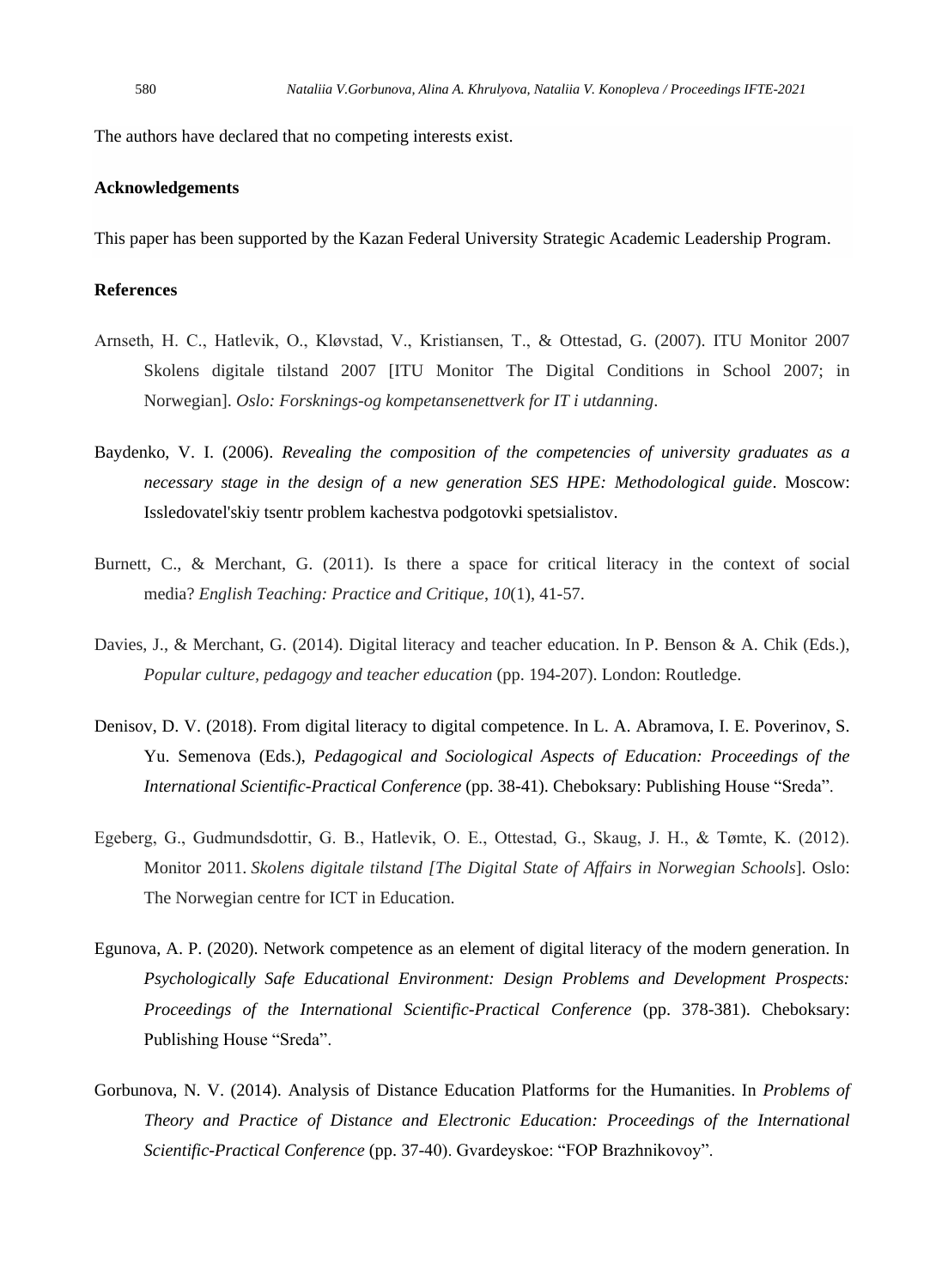- Gorbunova, N. V. (2015). Design and creation of an innovative educational environment of a higher educational institution. *Problems of Modern Pedagogical Education, 46*(1), 223-229.
- Grinshkun, V. V. (2014). Informatization in the context of development of pedagogical education. *Bulletin of Peoples' Friendship University of Russia, 2*, 5-10.
- Gruszczynska, A., & Pountney, R. (2012), Digital Futures in Teacher Education: Exploring the opportunities and challenges of creative uses of digital literacy in schools. In *Proceedings of OpenCourseWare Consortium Global 2012: Celebrating 10 Years of OpenCourseWare* (pp. 206- 214).
- Gruszczynska, A., Merchant, G., & Pountney, R. (2013). Digital Futures in Teacher Education: Exploring open approaches towards digital literacy. *Electronic Journal of e-Learning*, *11*(3), 193-206.
- Hepp, P., Fernández, M. À. P., & García, J. H. (2015). Formación de educadores: la tecnología al servicio del desarrollo de un perfil profesional innovador y reflexivo. *RUSC. Universities and Knowledge Society Journal*, *12*(2), 30-42.
- Karpov, A. V., Kuznetsova, I. V., Kuznetsova, M. D., & Shadrikov, V. D. (2011). *Professionalism of a modern teacher: The methodology for assessing the level of teaching staff qualifications*. Moscow: Logos.
- Khrulyova, A. A. (2019). Higher education and digital learning. *The Humanities, 48*(4), 123-127.
- Khutorskoy, A. V., & Khutorskaya L. N. (2008). Competence as a didactic concept: content, structure and design models. In *Design and organization of independent work of students in the context of a competence-based approach* (pp. 117-137). Tula: Izd-vo L.N. Tolstoy Tul'skiy gosudarstvennyy pedagogicheskiy universitet.
- Kizik, O. A. (2004). Analysis of the "information competence" concept. In *North-West of Russia: Pedagogical Research of Young Scientists: Proceedings of Scientific Conference* (pp. 175-179).
- Krumsvik, R. J. (2007). *Skulen og den digitale læringsrevolusjonen*. Oslo: Universitetsforlaget.
- Merchant, G. (2011). Critical media literacy, In C. A. Chapelle (Ed.), *The Encyclopedia of Applied Linguistics*. Wiley-Blackwell: Oxford.